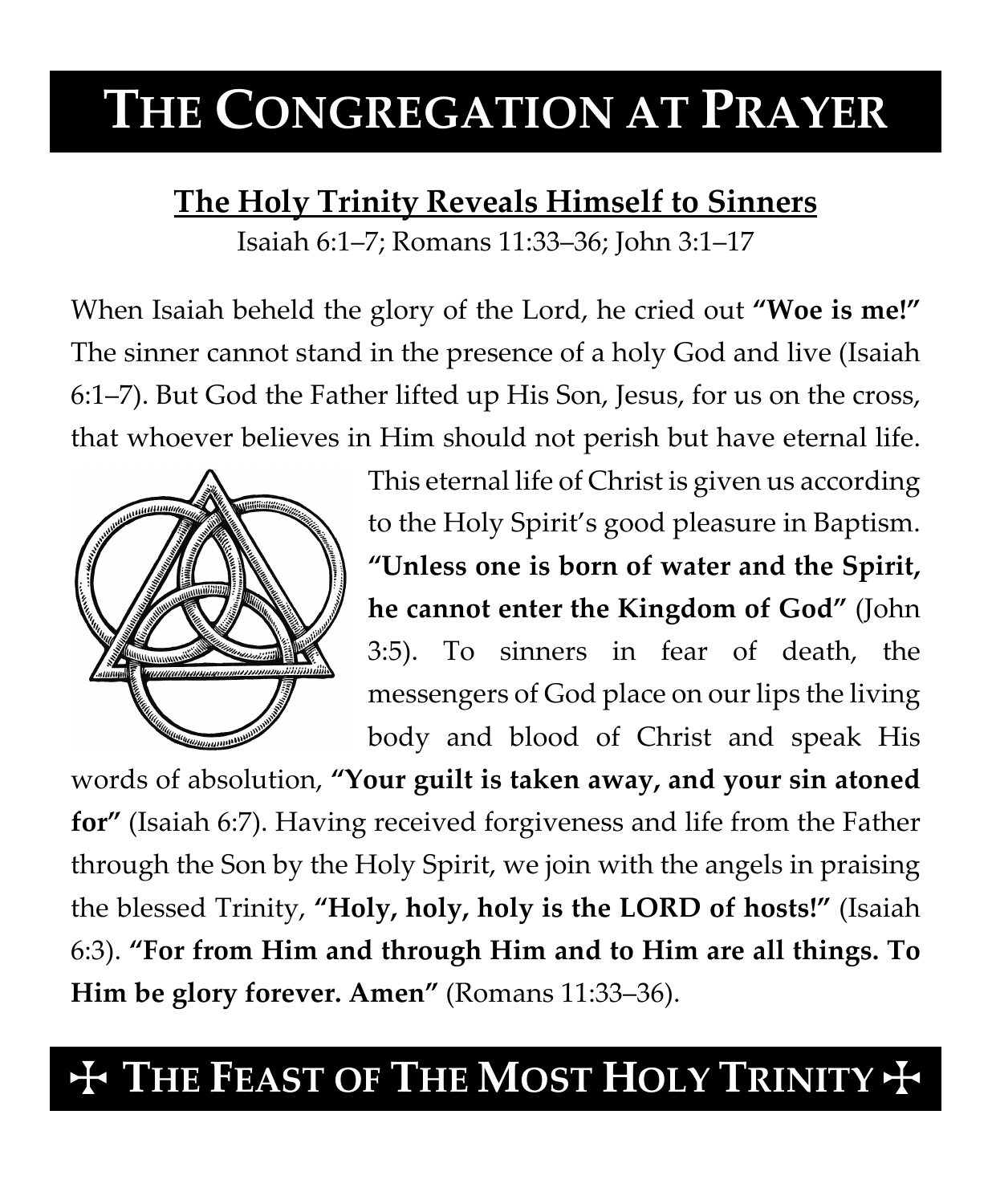#### **INVOCATION** (*make the sign of the holy cross and say*)

In the Name of the Father and of the  $\pm$  Son and of the Holy Spirit.

#### **THE APOSTLES CREED**

I believe in God the Father Almighty, Maker of Heaven and earth. And in Jesus Christ, His only Son, our Lord, who was conceived by the Holy Spirit, born of the Virgin Mary, suffered under Pontius Pilate, was crucified, died, and was buried. He descended into hell. The third day He rose again from the dead. He ascended into Heaven and is seated at the right hand of God the Father Almighty. From thence He will come to judge the living and the dead. I believe in the Holy Spirit, the Holy Christian Church, the communion of saints, the forgiveness of sins, the resurrection of the body, and the  $\pm$  life everlasting.

**PSALMODY** *(sing or read out loud each day)*

Psalm 29

#### **LEARN BY HEART LUTHER'S SMALL CATECHISM**: The Lord's Prayer

*The Seventh Petition* **But deliver us from evil.**

#### *What does this mean?*

**We pray in this petition, in summary, that our Father in Heaven would rescue us from every evil of body and soul, possessions and reputation, and finally, when our last hour comes, give us a blessed end, and graciously take us from this valley of sorrow to Himself in Heaven.**

#### **DAILY READINGS**

| Sunday: Ecclesiastes 9:11-18                      | Joshua 16-17 | Jeremiah 9:23-10:25  | Matthew 24       |
|---------------------------------------------------|--------------|----------------------|------------------|
| Monday: Ecclesiastes 10                           | Joshua 18-19 | Jeremiah 11:1-17     | Matthew 25       |
| Tuesday: Ecclesiastes 11:1-8                      | Joshua 20    | Jeremiah 11:18-12:17 | Matthew 26:1-29  |
| Wednesday: Ecclesiastes 11:9-12:8                 | Joshua 21    | Jeremiah 13          | Matthew 26:30-75 |
| Thursday: Ecclesiastes 12:9-14                    | Joshua 22    | Jeremiah 14:1-15:9   | Matthew 27:1-26  |
| Friday: Song of Solomon 1:1-8                     | Joshua 23-24 | Jeremiah 15:10-16:21 | Matthew 27:27-66 |
| <b>Saturday:</b> Song of Solomon 1:9-2:7 Judges 1 |              | Jeremiah 17          | Matthew 28       |

**HYMN OF THE WEEK** *Father Most Holy* LSB 504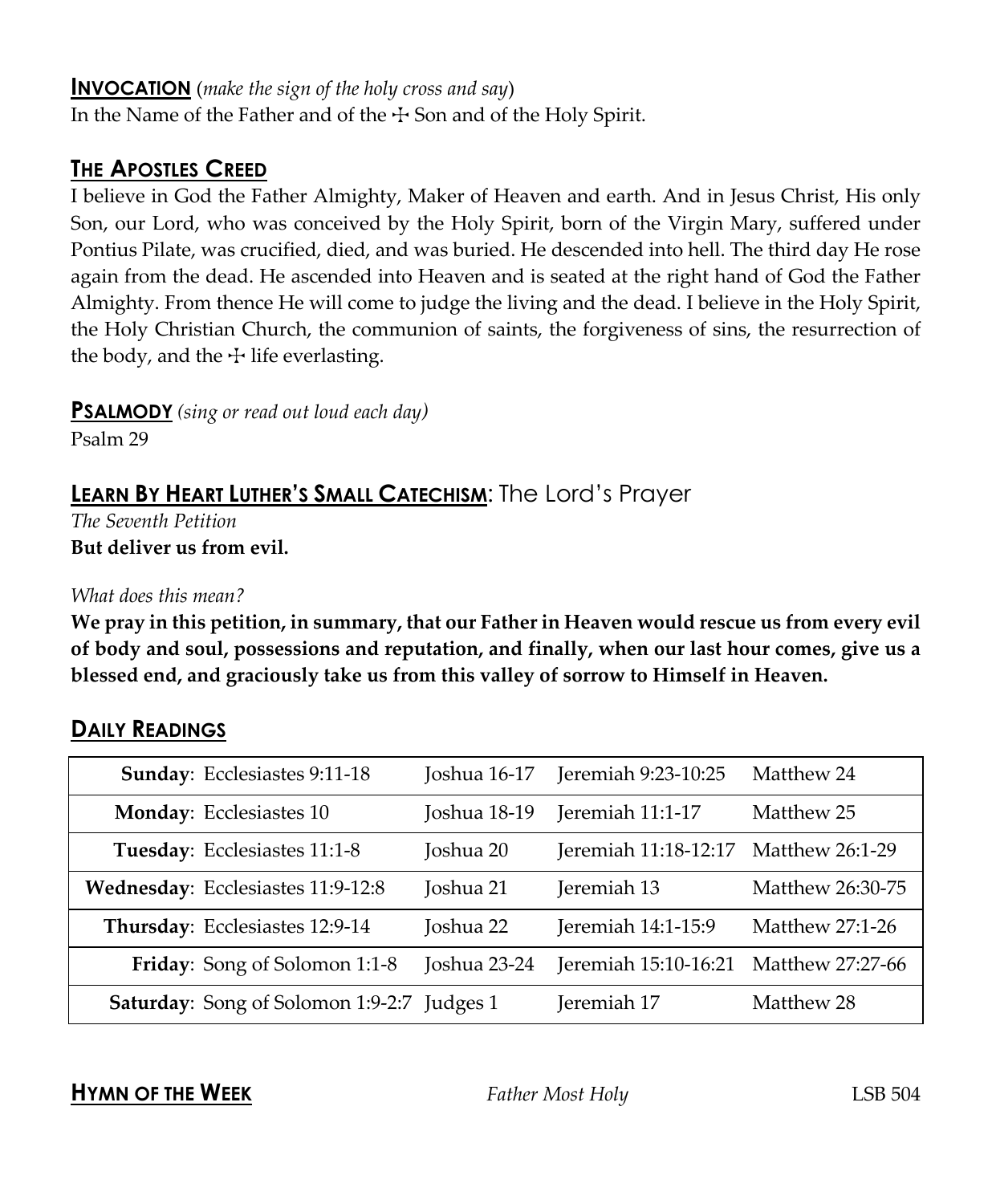#### **PRAYERS**

*The following suggestions are offered as an aid in developing the habit of praying for ourselves and others each week:*

**Sunday**: For the joy of the resurrection among us; for the fruit of faith nourished by Word and Sacrament.

**Monday**: For faith to live in the promise of Holy Baptism; for one's calling and daily work; for the unemployed; for the salvation and well-being of our neighbors; for schools, colleges, and seminaries; for good government and for peace.

**Tuesday**: For deliverance against temptation and evil; for the addicted and despairing, the tortured and oppressed; for those struggling with sin.

**Wednesday**: For marriage and family, that husbands and wives, parents and children live in ordered harmony according to God's Word; for parents who must raise children alone; for our communities and neighborhoods.

**Thursday**: For the Church and her pastors; for deacons, teachers, and other church workers; for missionaries and for all who serve the Church; for fruitful and salutary use of the blessed Sacrament of Christ's body and blood.

**Friday**: For faithful preaching of the holy cross of our Lord Jesus Christ; for the spread of His knowledge throughout the whole world; for the persecuted and oppressed; for the sick and dying.

**Saturday**: For faithfulness to the end; for the renewal of those who are withering in the faith or have fallen away; for receptive hearts and minds to God's Word on the Lord's Day; for pastors as they prepare to administer and for people as they prepare to receive Christ's holy gifts.

Almighty and Everlasting God, You have given us grace to acknowledge the glory of the Eternal Trinity by the confession of a true faith and to worship the Unity in the power of the Divine Majesty. Keep us steadfast in this faith and defend us from all adversities; for You, O Father, Son, and Holy Spirit, live and reign, one God, now and forever.

O Lord, look down from Heaven. Behold, visit, and relieve Your servants who stand in need of our prayers: **[insert the names of family members, friends, church members, government officials, those in need, etc.]** Look upon them with the eyes of Your mercy. Grant them comfort and sure confidence in You. Defend them from all danger, and keep them in perpetual peace and safety, through Jesus Christ, our Lord.